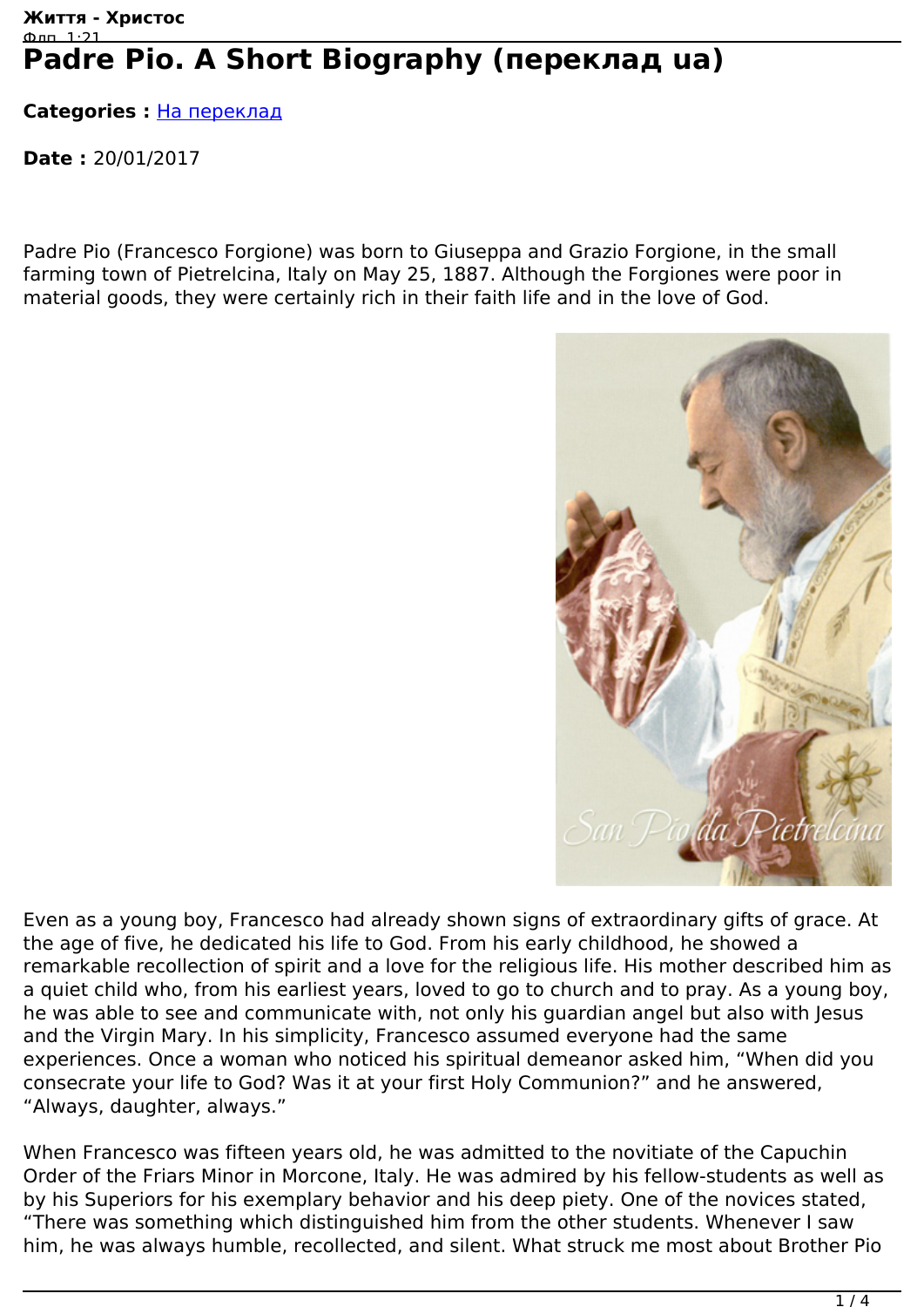## **Життя - Христос**

Флп. 1:21 was his love of prayer."

On August 10, 1910, at the age of twenty-three, Padre Pio was ordained to the priesthood. The celebration of the Holy Mass was for Padre Pio, the center of his spirituality. Due to the long pauses of contemplative silence into which he entered at various parts of the Holy Sacrifice, his Mass could sometimes last several hours. Everything about him spoke of how intensely he was living the Passion of Christ. The parish priest in Pietrelcina called Padre Pio's Mass, "an incomprehensible mystery." When asked to shorten his Mass, Padre Pio replied, "God knows that I want to say Mass just like any other priest, but I cannot do it."

His parishioners were deeply impressed by his piety and one by one they began to come to him, seeking his counsel. For many, even a few moments in his presence, proved to be a life changing experience. As the years passed, pilgrims began to come to him by the thousands, from every corner of the world, drawn by the spiritual riches which flowed so freely from his extraordinary ministry. To his spiritual children he would say, "It seems to me as if Jesus has no other concern but the sanctification of your soul."

Padre Pio is understood above all else as a man of prayer. Before he was thirty years old he had already reached the summit of the spiritual life known as the "unitive way" of transforming union with God. He prayed almost continuously. His prayers were usually very simple. He loved to pray the Rosary and recommended it to others. To someone who asked him what legacy he wished to leave to his spiritual children, his brief reply was, "My child, the Rosary." He had a special mission to the souls in Purgatory and encouraged everyone to pray for them. He used to say, "We must empty Purgatory with our prayers." Father Agostino Daniele, his confessor, director, and beloved friend said, "One admires in Padre Pio, his habitual union with God. When he speaks or is spoken to, we are aware that his heart and mind are not distracted from the thought and sentiment of God."

Padre Pio suffered from poor health his entire life, once saying that his health had been declining from the time he was nine years old. After his ordination to the priesthood, he remained in his hometown of Pietrelcina and was separated from his religious community for more than five years due to his precarious health. Although the cause of his prolonged and debilitating illnesses remained a mystery to his doctors, Padre Pio did not become discouraged. He offered all of his bodily sufferings to God as a sacrifice, for the conversion of souls. He experienced many spiritual sufferings as well. "I am fully convinced that my illness is due to a special permission of God," he said.

Shortly after his ordination, he wrote a letter to his spiritual director, Father Benedetto Nardella, in which he asked permission to offer his life as a victim for sinners. He wrote, "For a long time I have felt in myself a need to offer myself to the Lord as a victim for poor sinners and for the souls in Purgatory. This desire has been growing continually in my heart so that it has now become what I would call a strong passion. . . It seems to me that Jesus wants this." The marks of the stigmata, the wounds of Christ, appeared on Padre Pio's body, on Friday, September 20, 1918, while he was praying before a crucifix and making his thanksgiving after Mass. He was thirty-one years old and became the first stigmatized priest in the history of the Church. With resignation and serenity, he bore the painful wounds in his hands, feet, and side for fifty years.

In addition, God endowed Padre Pio with many extraordinary spiritual gifts and charisms including the gift of healing, bilocation, prophecy, miracles, discernment of spirits, the ability to abstain beyond man's natural powers from both sleep and nourishment, the ability to read hearts, the gift of tongues (the ability to speak and understand languages that he had never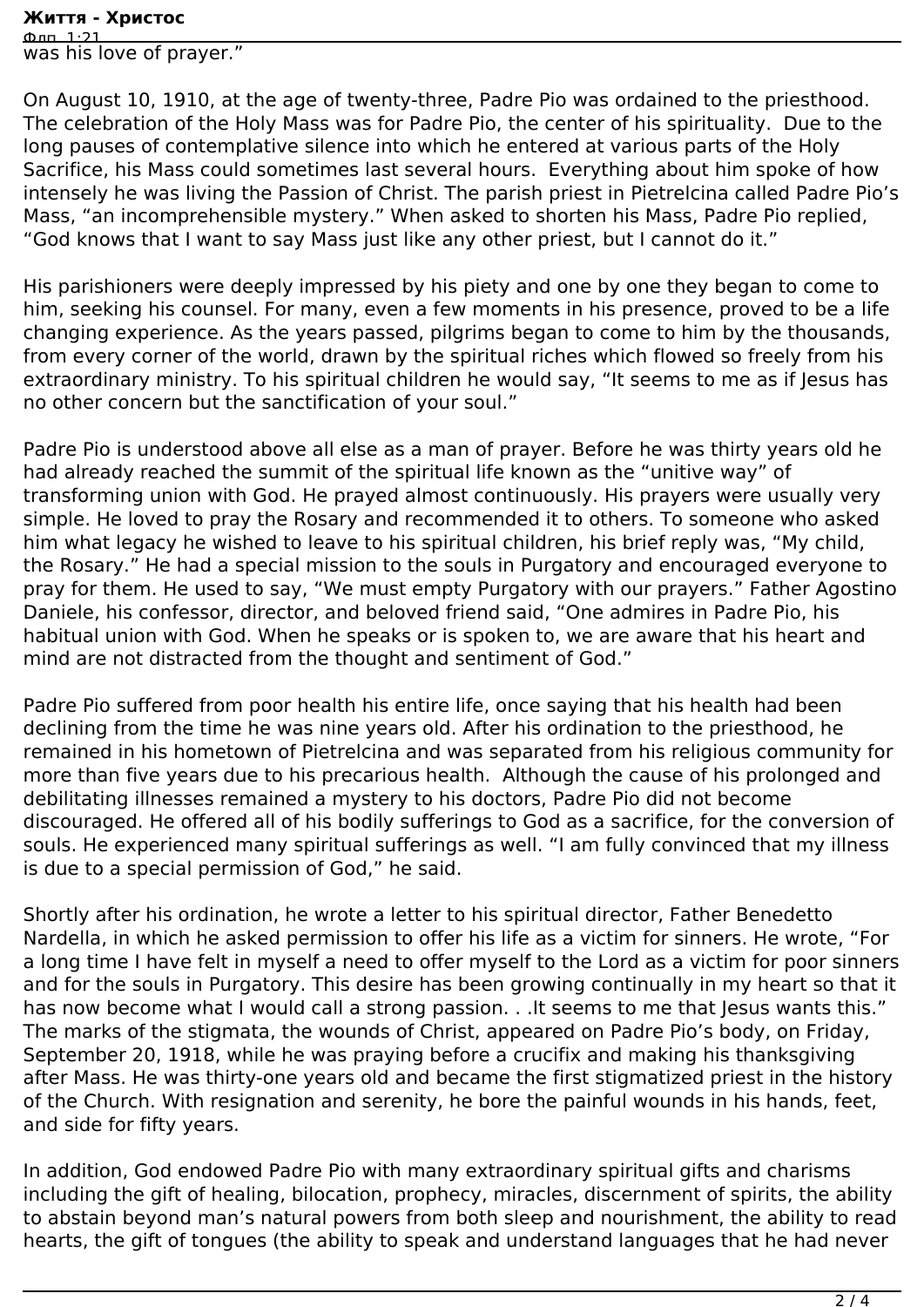## **Життя - Христос**

Флп. 1:21 studied), the gift of conversions, the grace to see angelic beings in form, and the fragrance which emanated from his wounds and which frequently announced his invisible presence. When a friend once questioned him about these charisms, Padre Pio said, "You know, they are a mystery to me, too." Although he received more than his share of spiritual gifts, he never sought them, never felt worthy of them. He never put the gifts before the Giver. He always remained humble, constantly at the disposal of Almighty God.

His day began at 2:30 a.m. when he would rise to begin his prayers and to make his preparation for Mass. He was able to carry on a busy apostolate with only a few hours of sleep each night and an amount of food that was so small (300-400 calories a day) that his fellow priests stated that it was not enough food even to keep a small child alive. Between Mass and confessions, his workday lasted 19 hours. He very rarely left the monastery and never took even a day's vacation from his grueling schedule in 51 years. He never read a newspaper or listened to the radio. He cautioned his spiritual children against watching television.



In his monastery in San Giovanni Rotondo, he lived the Franciscan spirit of poverty with detachment from self, from possessions, and from comforts. He always had a great love for the virtue of chastity, and his behavior was modest in all situations and with all people. In his lifetime, Padre Pio reconciled thousands of men and women back to their faith.

The prayer groups that Padre Pio established have now spread throughout the world. He gave a new spirit to hospitals by founding one which he called "The Home for the Relief of Suffering." He saw the image of Christ in the poor, the suffering, and the sick and gave himself particularly to them. He once said, "Bring God to all those who are sick. This will help them more than any other remedy."

Serene and well prepared, he surrendered to Sister Death on September 23, 1968 at the age of eighty-one. He died as he had lived, with his Rosary in his hands. His last words were Gesú, Maria – Jesus, Mary – which he repeated over and over until he breathed his last. He had often declared, "After my death I will do more. My real mission will begin after my death."

In 1971, Pope Paul VI, speaking to the superiors of the Capuchin order, said of Padre Pio, "What fame he had. How many followers from around the world. Why? Was it because he was a philosopher, a scholar, or because he had means at his disposal? No, it was because he said Mass humbly, heard confessions from morning until night and was a marked representative of the stigmata of Our Lord. He was truly a man of prayer and suffering."